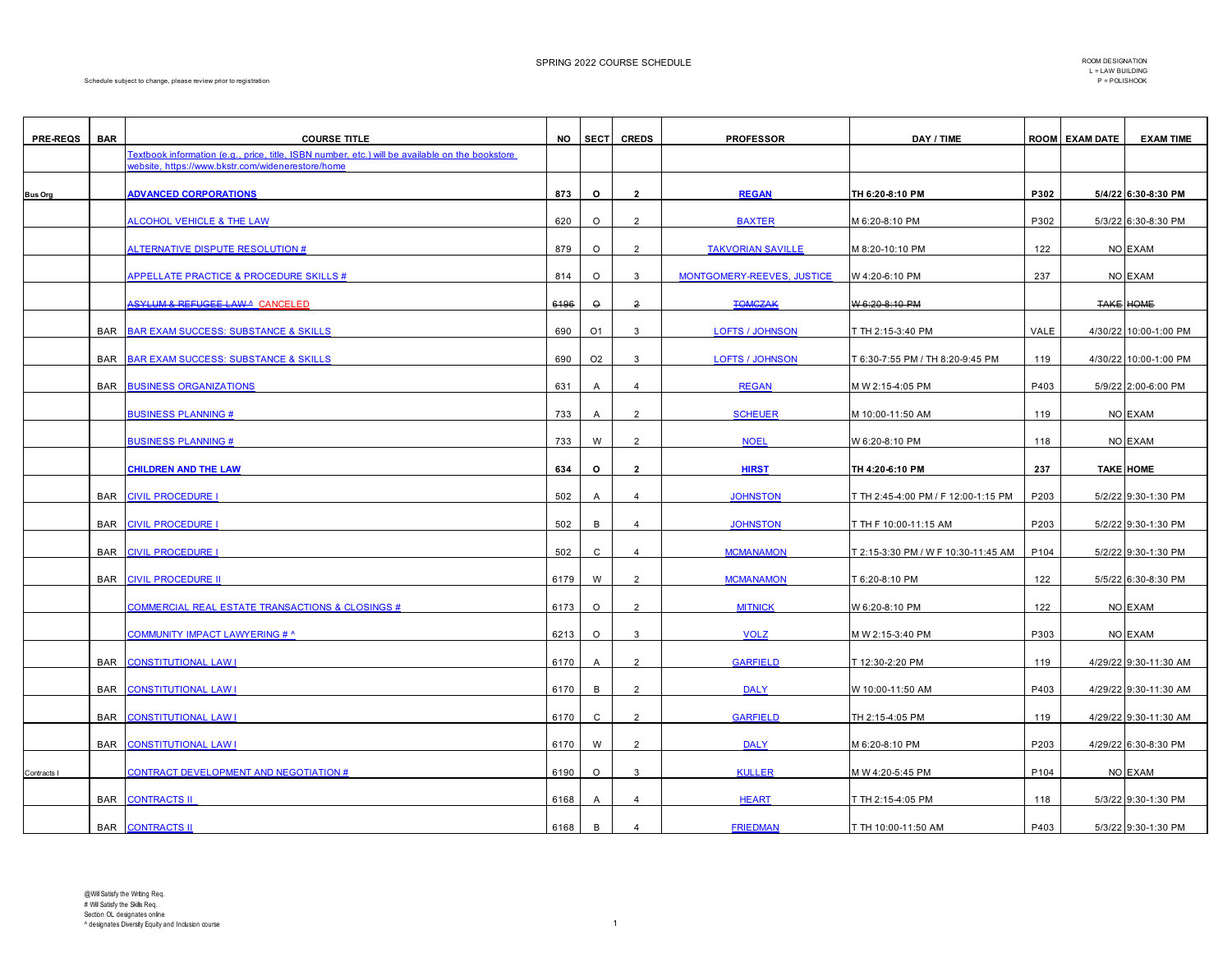SPRING 2022 COURSE SCHEDULE **SEE ALL ASSESSMENT COMPONE SCHEDULE** ROOM DESIGNATION

|          | <b>BAR</b> | <b>CONTRACTS II</b>                                                     | 6168 | C              | 4              | <b>SCHEUER</b>            | W F 10:00-11:50 AM                    | 119  | 5/3/22 9:30-1:30 PM   |
|----------|------------|-------------------------------------------------------------------------|------|----------------|----------------|---------------------------|---------------------------------------|------|-----------------------|
|          | <b>BAR</b> | <b>CONTRACTS II</b>                                                     | 6168 | W              | 4              | <b>GROHSGAL</b>           | T 8:25-10:15 PM / TH 6:20-8:10 PM     | 119  | 5/12/22 6:30-10:30 PM |
|          |            | CRIME & PUNISHMENT IN THE UNITED STATES (see course desc for more info) | 6115 | $\circ$        | $\overline{2}$ | <b>GRIESMER</b>           | M 5:00-8:00 PM / classes start 3/7/22 | N/A  | 5/2/22 5:00-8:00 PM   |
|          | <b>BAR</b> | <b>CRIMINAL LAW</b>                                                     | 505  | $\mathbf{A}$   | $\mathbf{3}$   | <b>RITTER</b>             | M W 10:00-11:25                       | VALE | 5/12/22 9:30-12:30 PM |
|          | <b>BAR</b> | <b>CRIMINAL LAW</b>                                                     | 505  | в              | $\mathbf{3}$   | <b>RITTER</b>             | M W 2:45-4:10 PM                      | 119  | 5/12/22 9:30-12:30 PM |
|          | <b>BAR</b> | <b>CRIMINAL LAW</b>                                                     | 505  | c              | $\mathbf{3}$   | <b>BOOKSPAN</b>           | T TH 10:00-11:25 AM                   | 119  | 5/12/22 9:30-12:30 PM |
|          | <b>BAR</b> | <b>CRIMINAL LAW</b>                                                     | 505  | W              | $\mathbf{3}$   | <b>SCHENKER</b>           | TH 7:25-10:15 PM                      | 122  | 5/4/22 6:30-9:30 PM   |
|          | <b>BAR</b> | <b>CRIMINAL PROCEDURE I: INVESTIGATION</b>                              | 506  | $\mathsf{A}$   | $\mathbf{3}$   | <b>DONATONI</b>           | M W 2:15-3:40 PM                      | VALE | 5/9/22 2:00-5:00 PM   |
|          |            |                                                                         |      |                |                |                           |                                       |      |                       |
|          |            | <b>CRITICAL RACE THEORY^</b>                                            | 6206 | $\circ$        | $\mathbf{3}$   | <b>FERRELL</b>            | T TH 10:00-11:25 AM                   | 118  | 5/16/22 9:30-12:30 PM |
|          |            | <b>CYBERLAW#</b>                                                        | 672  | O              | $\overline{2}$ | <b>HERRMANN / NEWELL</b>  | TH 6:20-8:10 PM                       | P303 | <b>NO EXAM</b>        |
|          |            | DELAWARE JOURNAL OF CORPORATE LAW-BOARD                                 | 770  | A1             | -1             | <b>FACULTY ADVISOR</b>    | N/A                                   | N/A  | NO EXAM               |
|          |            | DELAWARE JOURNAL OF CORPORATE LAW-BOARD                                 | 770  | A2             | 2              | <b>FACULTY ADVISOR</b>    | N/A                                   | N/A  | NO EXAM               |
|          |            | DELAWARE JOURNAL OF CORPORATE LAW-NOTE                                  | 762  | A1             | $\overline{1}$ | <b>FACULTY ADVISOR</b>    | N/A                                   | N/A  | NO EXAM               |
|          |            | DELAWARE JOURNAL OF CORPORATE LAW-STAFF                                 | 763  | A1             | $\overline{1}$ | <b>FACULTY ADVISOR</b>    | N/A                                   | N/A  | NO EXAM               |
|          |            | <b>DELAWARE PRACTICE</b>                                                | 740  | $\circ$        | $\overline{2}$ | <b>WALLACE</b>            | M 6:20-8:10 PM                        | 237  | 5/3/22 6:30-8:30 PM   |
|          |            | <b>DIGINITY RIGHTS CLINIC # ^</b>                                       | 6214 | $\circ$        | 3              | <b>DALY</b>               | M 1:00-4:00 PM                        | MD   | NO EXAM               |
|          |            | <b>DIRECTED RESEARCH @</b>                                              | 798  | $\circ$        | $\mathbf{1}$   | <b>FACULTY ADVISOR</b>    | N/A                                   | N/A  | NO EXAM               |
|          |            | <b>DIRECTED RESEARCH @</b>                                              | 799  | $\circ$        | $\overline{2}$ | <b>FACULTY ADVISOR</b>    | N/A                                   | N/A  | NO EXAM               |
|          |            | DRAFTING OF ESTATE PLANNING DOCUMENTS #                                 | 842  | W              | 2              | <b>O'NEILL</b>            | TH 6:20-8:10 PM                       | 237  | NO EXAM               |
|          |            | <b>EMPLOYMENT DISCRIMINATION ^</b>                                      | 832  | $\circ$        | 3              | <b>MAATMAN</b>            | M W 4:20-5:45 PM                      | P203 | 4/29/22 2:00-5:00 PM  |
|          |            | ENTERTAINMENT LAW CANCELED                                              | 883  | $\circ$        | $\overline{2}$ | <b>MURPHY</b>             | T 6:20 8:10 PM                        |      | <b>TAKE HOME</b>      |
| Evidence |            | <b>ENVIRONMENTAL LAW CLINIC#</b>                                        | 915  | $\circ$        | 6              | <b>KRISTL</b>             | T 4:30-6:15 PM                        | 248  | NO EXAM               |
|          |            | <b>EQUAL PROTECTION ^</b>                                               | 820  | $\circ$        | 2              | HAYMAN / MEDINILLA, JUDGE |                                       | P302 | NO EXAM               |
|          |            |                                                                         |      |                |                |                           | M 10:00-11:50 AM                      |      |                       |
|          | <b>BAR</b> | <b>EQUITY</b>                                                           | 742  | $\circ$        | $\overline{2}$ | <b>VALIHURA</b>           | T 8:20-10:10 PM                       | 247  | 5/12/22 6:30-8:30 PM  |
|          | <b>BAR</b> | <b>EVIDENCE</b>                                                         | 836  | W              | $\overline{4}$ | <b>MAURER</b>             | M 8:20-10:10 PM / TH 6:20-8:10 PM     | Vale | 5/2/22 6:30-10:30 PM  |
|          |            | <b>BAR FAMILY LAW</b>                                                   | 636  | $\overline{A}$ | 3              | <b>HARRINGTON CONNER</b>  | M W 12:00-1:25 PM                     | P104 | 5/6/22 9:30-12:30 PM  |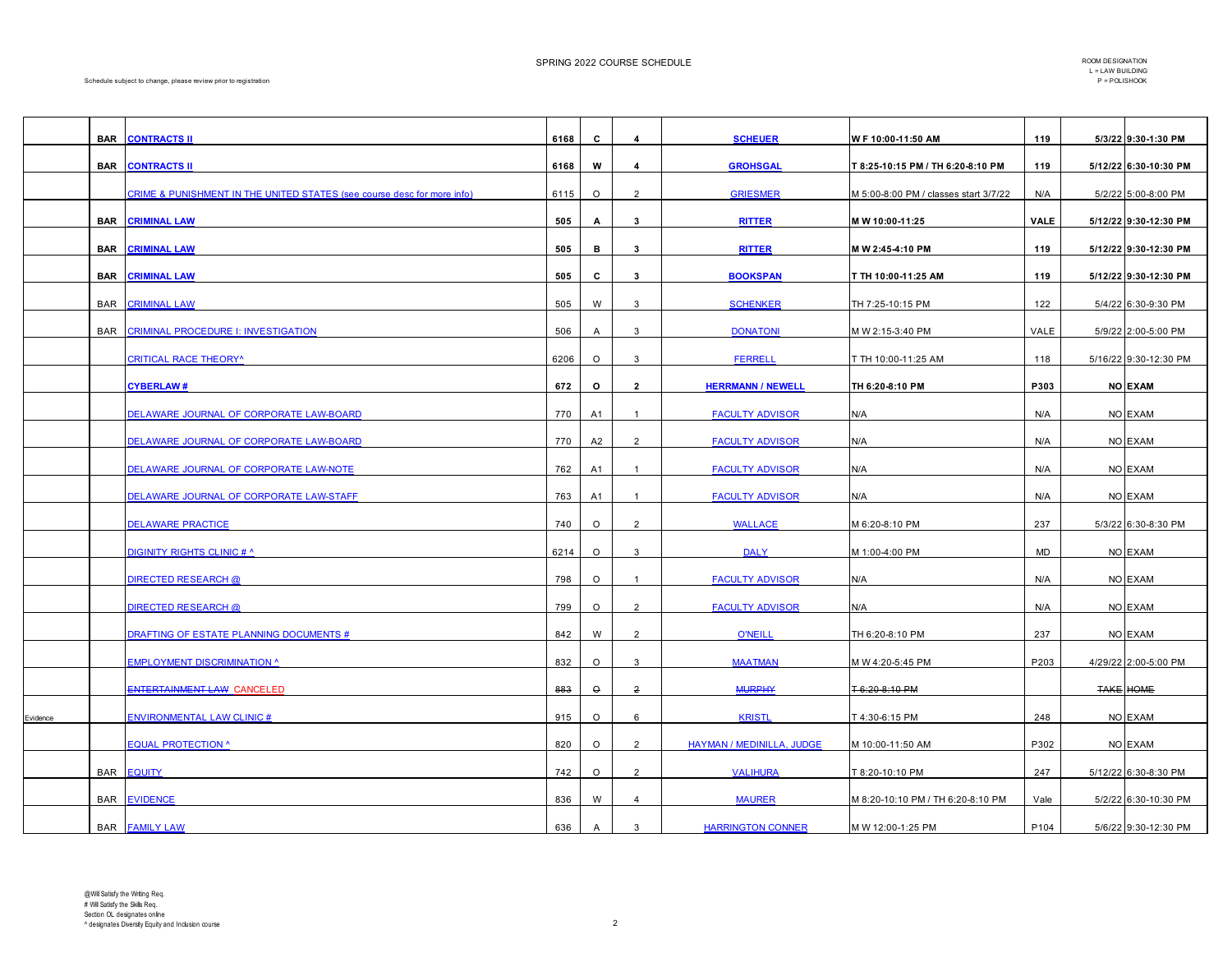SPRING 2022 COURSE SCHEDULE **SEE ALL ASSESSMENT COMPONE SCHEDULE** ROOM DESIGNATION

|                             | <b>BAR</b> | FAMILY LAW CANCELED                          | 636  | $\pmb{\mathsf{W}}$ | $\mathbf{3}$   | <b>DAILEY LEWIS</b>     | M 8:20 9:45 PM / W 6:30 7:55 PM |                     | 5/10/22 6:30 0:30 PM |
|-----------------------------|------------|----------------------------------------------|------|--------------------|----------------|-------------------------|---------------------------------|---------------------|----------------------|
|                             |            | <b>INNOCENCE DELAWARE LEGAL CLINIC #</b>     | 6198 | $\circ$            | $\overline{4}$ | <b>GRIESMER</b>         | SCHEDULE WITH PROFESSOR         | N/A                 | NO EXAM              |
|                             |            | <b>INTERNATIONAL BANKRUPTCY</b>              | 6191 | $\circ$            | $\overline{2}$ | <b>GROHSGAL</b>         | T 6:40-8:20 PM                  | 118                 | 5/6/22 6:30-8:30 PM  |
|                             |            | NTERSCHOLASTIC COMPETITION                   | 777  | $\circ$            | $\overline{1}$ | <b>FACULTY ADVISOR</b>  | N/A                             | N/A                 | NO EXAM              |
|                             |            | <b>INTERVIEWING &amp; COUNSELING #</b>       | 849  | A                  | $\overline{2}$ | <b>KILIAN</b>           | T 12:00-1:50 PM                 | 248                 | NO EXAM              |
|                             |            | <b>INTERVIEWING &amp; COUNSELING #</b>       | 849  | В                  | $\overline{2}$ | <b>BLOOM</b>            | TH 12:00-1:50 PM                | 237                 | NO EXAM              |
|                             |            | <b>INTERVIEWING &amp; COUNSELING #</b>       | 849  | c                  | $\overline{2}$ | <b>DAILEY LEWIS</b>     | T 12:00-1:50 PM                 | P302                | <b>NO EXAM</b>       |
|                             |            | <b>NTERVIEWING &amp; COUNSELING #</b>        | 849  | W1                 | $\overline{2}$ | <b>MILLER</b>           | TH 8:20-10:10 PM                | P201                | NO EXAM              |
|                             |            | <b>INTERVIEWING &amp; COUNSELING #</b>       | 849  | W <sub>2</sub>     | $\overline{2}$ | <b>DOKO</b>             | T 8:20-10:10 PM                 | 248                 | NO EXAM              |
|                             |            | NTRODUCTION TO INTELLECTUAL PROPERTY         | 6078 | $\circ$            | 3              | <b>KULLER</b>           | M W 12:30-1:55 PM               | P201                | <b>TAKE HOME</b>     |
| Prof Resp, Evid, 2.5<br>GPA |            | <b>JUDICIAL EXTERNSHIP #</b>                 | 809  | $\circ$            | 3              | <b>CATANIA</b>          | T 4:00-6:00 PM                  | N/A                 | NO EXAM              |
|                             |            | <b>JUVENILE DEFENDER SKILLS #</b>            | 6215 | $\circ$            | $\overline{2}$ | <b>HIRST / MINUTOLA</b> | M 4:20-6:10 PM                  | 237                 | NO EXAM              |
|                             |            | <b>EGAL ISSUES OF THE AMERICAN CIVIL WAR</b> | 6020 | $\circ$            | 3              | <b>SLINGER</b>          | T TH 4:20-5:45 PM               | <b>SPEC</b><br>COLL | NO EXAM              |
|                             |            | <b>EGAL METHODS II</b>                       | 510  | O1                 | 2.5            | <b>TERMINI</b>          | M 12:00-2:20 PM                 | 118                 | NO EXAM              |
|                             |            | <b>LEGAL METHODS II</b>                      | 510  | O <sub>2</sub>     | 2.5            | <b>SCALIO</b>           | M 12:00-2:20 PM                 | 237                 | NO EXAM              |
|                             |            | <b>EGAL METHODS II</b>                       | 510  | O <sub>3</sub>     | 2.5            | <b>KING</b>             | M 12:00-2:20 PM                 | 247                 | NO EXAM              |
|                             |            | <b>EGAL METHODS II</b>                       | 510  | O <sub>4</sub>     | 2.5            | <b>SBARGE</b>           | M 12:00-2:20 PM                 | 248                 | NO EXAM              |
|                             |            | <b>EGAL METHODS II</b>                       | 510  | O <sub>5</sub>     | 2.5            | <b>MILLAR</b>           | M 12:00-2:20 PM                 | P203                | NO EXAM              |
|                             |            | <b>EGAL METHODS II</b>                       | 510  | O <sub>6</sub>     | 2.5            | <b>FERRELL</b>          | W 12:00-2:20 PM                 | 118                 | NO EXAM              |
|                             |            | <b>EGAL METHODS II</b>                       | 510  | O7                 | 2.5            | <b>SCALIO</b>           | W 12:00-2:20 PM                 | 237                 | NO EXAM              |
|                             |            | <u>EGAL METHODS II</u>                       | 510  | O8                 | 2.5            | <b>KING</b>             | W 12:00-2:20 PM                 | 247                 | NO EXAM              |
|                             |            | <b>LEGAL METHODS II</b>                      | 510  | O <sub>9</sub>     | 2.5            | <b>SBARGE</b>           | W 12:00-2:20 PM                 | 248                 | NO EXAM              |
|                             |            | <b>EGAL METHODS II</b>                       | 510  | O <sub>10</sub>    | 2.5            | <b>MILLAR</b>           | W 12:00-2:20 PM                 | P203                | NO EXAM              |
|                             |            | <b>EGAL METHODS II</b>                       | 510  | W1                 | 2.5            | <b>FULGINITI</b>        | W 6:20-8:40 PM                  | 247                 | NO EXAM              |
|                             |            | <b>EGAL METHODS II</b>                       | 510  | W <sub>2</sub>     | 2.5            | <b>THOMAS</b>           | W 6:20-8:40 PM                  | 248                 | NO EXAM              |
|                             |            | <b>LEGAL METHODS III</b>                     | 512  | O <sub>1</sub>     | $\overline{2}$ | <b>MERKEN</b>           | M 10:00-11:50 AM                | P303                | NO EXAM              |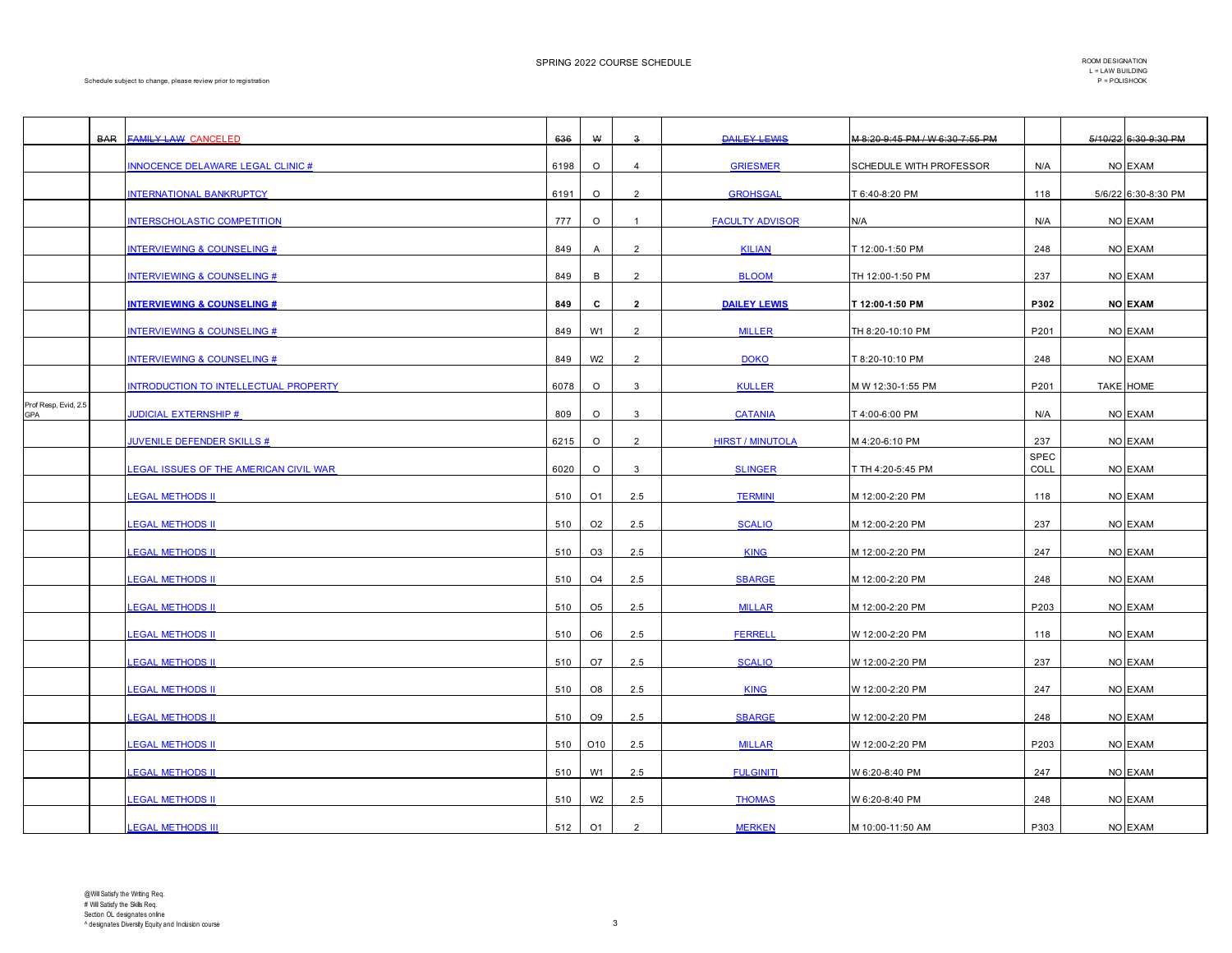SPRING 2022 COURSE SCHEDULE **SEE ALL ASSESSMENT COMPONE SCHEDULE** ROOM DESIGNATION

|                    |            | <b>EGAL METHODS III</b>                           | 512  | O <sub>2</sub> | 2              | <b>LACIANCA</b>         | T 12:00-1:50 PM                    | 237              | NO EXAM               |
|--------------------|------------|---------------------------------------------------|------|----------------|----------------|-------------------------|------------------------------------|------------------|-----------------------|
|                    |            | <b>LEGAL METHODS III</b>                          | 512  | O <sub>3</sub> | $\overline{2}$ | <b>VAVALA</b>           | W 12:00-1:50 PM                    | P303             | NO EXAM               |
|                    |            | <b>EGAL METHODS III</b>                           | 512  | O <sub>4</sub> | $\overline{2}$ | <b>VAVALA</b>           | TH 12:00-1:50 PM                   | P303             | NO EXAM               |
|                    |            | <b>LEGAL METHODS III</b>                          | 512  | O <sub>5</sub> | $\overline{2}$ | <b>MOLINA</b>           | F 12:15-2:05 PM                    | 237              | NO EXAM               |
|                    |            |                                                   |      |                |                |                         |                                    |                  |                       |
|                    |            | <b>LEGAL PROBLEM SOLVING (2ED ONLY)</b>           | 6177 | W              | $\overline{2}$ | <b>FARRIS</b>           | T 8:20-10:10 PM                    | 237              | NO EXAM               |
|                    |            | <b>MINDFUL LAWYERING</b>                          | 6216 | $\circ$        | $\overline{1}$ | <b>MILLAR</b>           | TH 10:00-10:55                     | 237              | NO EXAM               |
|                    |            | <b>MOOT COURT HONOR BOARD</b>                     | 767  | $\overline{A}$ | $1$ or $2$     | <b>FACULTY ADVISOR</b>  | N/A                                | N/A              | NO EXAM               |
|                    |            | <b>MOOT COURT HONOR SOCIETY</b>                   | 764  | A              | $\overline{1}$ | <b>FACULTY ADVISOR</b>  | N/A                                | N/A              | NO EXAM               |
|                    |            | <b>MOOT COURT INTERSCHOLASTIC</b>                 | 772  | A1             | $\overline{1}$ | <b>FACULTY ADVISOR</b>  | N/A                                | N/A              | NO EXAM               |
|                    |            | <b>MOOT COURT INTERSCHOLASTIC</b>                 | 772  | A2             | 2              | <b>FACULTY ADVISOR</b>  | N/A                                | N/A              | NO EXAM               |
| Evidence           |            | <b>PRE-TRIAL METHODS: CIVIL #</b>                 | 6164 | A              | 3              | <b>HANDLON</b>          | W 9:00-11:45 AM                    | P302             | NO EXAM               |
| Evidence           |            | <b>PRE-TRIAL METHODS: CIVIL #</b>                 | 6164 | W              | 3              | <b>SAVOTH</b>           | W 5:25-8:10 PM                     | P302             | NO EXAM               |
| Evidence           |            | PRE-TRIAL METHODS: CRIMINAL #                     | 786  | $\circ$        | $\mathbf{3}$   | <b>BUCKWORTH</b>        | M 6:30-7:55 PM / W 8:20-9:45 PM    | P303             | NO EXAM               |
|                    |            | BAR PROFESSIONAL RESPONSIBILITY                   | 702  | $\mathsf{A}$   | 3              | <b>BROWN</b>            | T TH 2:15-3:40 PM                  | 122              | 5/12/22 2:00-5:00 PM  |
|                    | <b>BAR</b> | <b>PROFESSIONAL RESPONSIBILITY</b>                | 702  | w              | $\mathbf{3}$   | <b>METTE</b>            | M 6:30-7:55 PM / TH 8:20-9:45 PM   | Vale             | 5/3/22 6:30-9:30 PM   |
|                    |            |                                                   |      |                |                |                         |                                    |                  |                       |
|                    |            | <b>BAR PROPERTY II</b>                            | 516  | $\overline{A}$ | 2.5            | <b>JOHNSON</b>          | M W 2:45-3:55 PM                   | P104             | 5/9/22 9:30-12:00 PM  |
|                    | <b>BAR</b> | <b>PROPERTY II</b>                                | 516  | В              | 2.5            | <b>KRISTL</b>           | M 10:00-11:10 AM / TH 2:15-3:25 PM | P403             | 5/9/22 9:30-12:00 PM  |
|                    |            | <b>BAR PROPERTY II</b>                            | 516  | $\mathsf{C}$   | 2.5            | <b>WILLIAMS</b>         | M W 2:45-3:55 PM                   | P203             | 5/9/22 9:30-12:00 PM  |
|                    |            | <b>BAR PROPERTY II</b>                            | 516  | W              | 2.5            | <b>WILLIAMS</b>         | W 8:50-10:10 PM / TH 6:20-7:15 PM  | 122              | 5/9/22 6:30-9:00 PM   |
| Prof Rep, Evidence |            | PUBLIC INTEREST EXTERNSHIP #                      | 6005 | $\circ$        | 3              | <b>CATANIA</b>          | W 4:00-6:00 PM                     | N/A              | NO EXAM               |
|                    | <b>BAR</b> | <b>SECURED TRANSACTIONS</b>                       | 600  | A              | $\overline{2}$ | <b>FRIEDMAN</b>         | W 10:00-11:50 AM                   | 118              | 5/11/22 9:30-11:30 AM |
|                    |            | <b>SEM: PUBLIC HEALTH LAW &amp; INEQUALITY ^</b>  | 6217 | $\circ$        | $\overline{2}$ | <b>CULHANE / FARRIS</b> | T 4:20-6:10 PM                     | MD               | NO EXAM               |
|                    |            | <b>TECHNOLOGY &amp; ADVANCED TRIAL ADVOCACY #</b> | 6218 | W              | 2              | <b>HERRMANN / LUGG</b>  | W 6:20-8:10 PM                     | 126              | NO EXAM               |
|                    |            | <b>TORTS II</b>                                   | 6171 | $\overline{A}$ | $\overline{2}$ | <b>CULHANE</b>          | TH 10:00-11:50 AM                  | P104             | 5/5/22 9:30-11:30 AM  |
|                    |            | <b>TORTS II</b>                                   | 6171 | B              | 2              | <b>MAATMAN</b>          | T 12:00-1:50 PM                    | P203             | 5/5/22 9:30-11:30 AM  |
|                    |            | <b>TORTS II</b>                                   | 6171 | $\mathbf C$    | 2              | <b>CULHANE</b>          | T 11:45-1:35 PM                    | P <sub>104</sub> | 5/5/22 9:30-11:30 AM  |